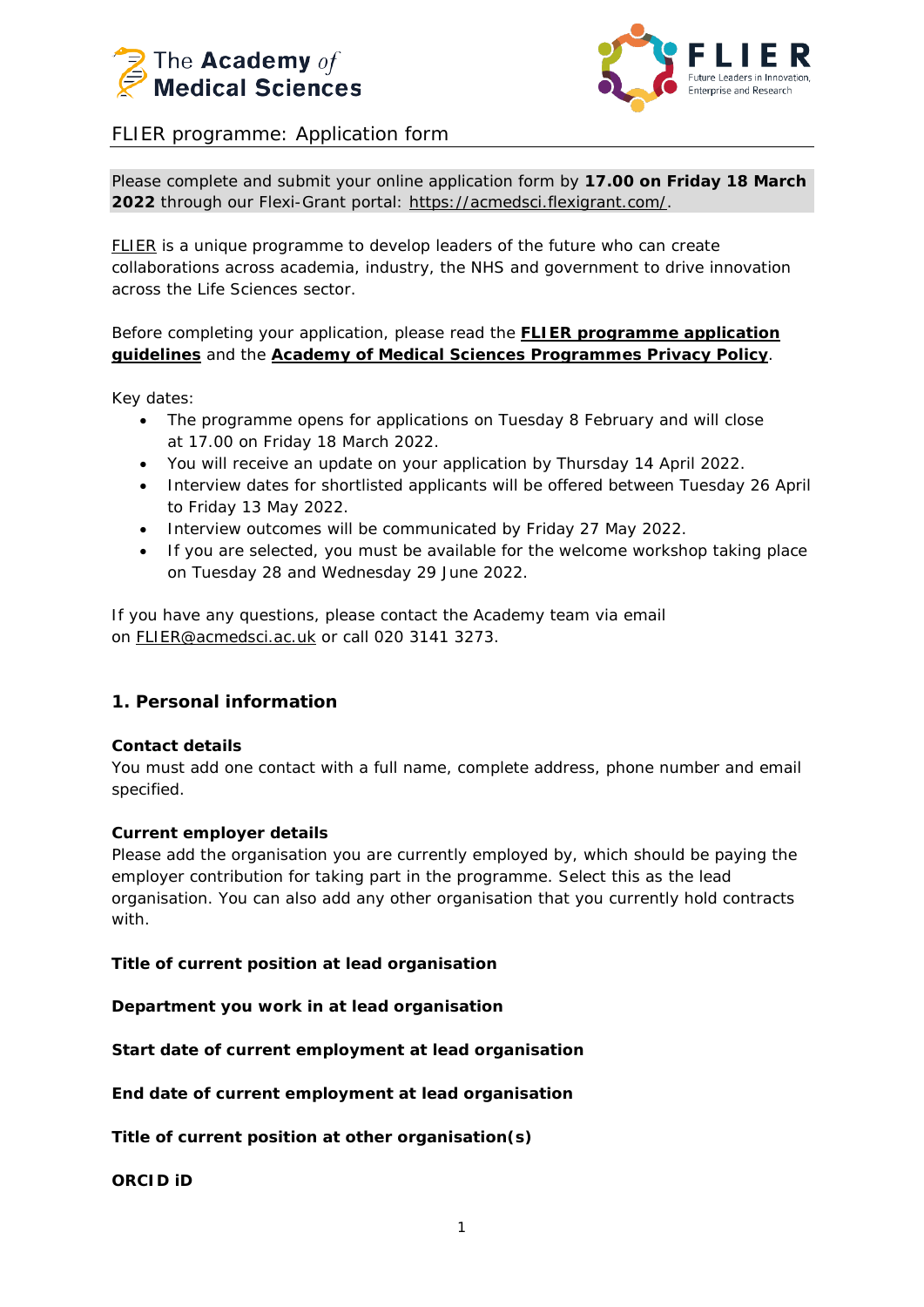



## **Summary of your current job responsibilities** (250 words max.)

### **Please select which part of the Life Sciences sector you currently primarily work in:**

- Academia
- NHS
- Industry (including pharma, biotech, medtech and others related to life sciences)
- Government/public/policy organisations
- Media/science communications
- Charitable sector
- Regulatory body
- Other, please specify

### **Are you trained in medical, dental or veterinary medicine?**

- Yes
- No

*If yes:*

### **Are you currently clinically active?**

- Yes
- No

# **2. Relevant experience – CV upload**

Please upload a two-page CV (in PDF format) covering education, past employment, major relevant contributions and achievements, such as key publications and patents, funding awards, prizes and awards, patents, spin-offs, commercialisation of products, evidence of impact, etc.

# **3. Motivation to apply**

### **Please outline why you are applying for the FLIER programme**

- What is your vision for the Life Sciences sector and how do you see your career fitting into it? (250 words max.)
- What would you hope to achieve through taking part in the FLIER programme? (250 words max.)
- What is currently limiting your career, and how could this programme help you? (250 words max.)

### **Please outline any experience you have of managing or leading a team**

(250 words max.) Either as a team leader or in a matrix team for example.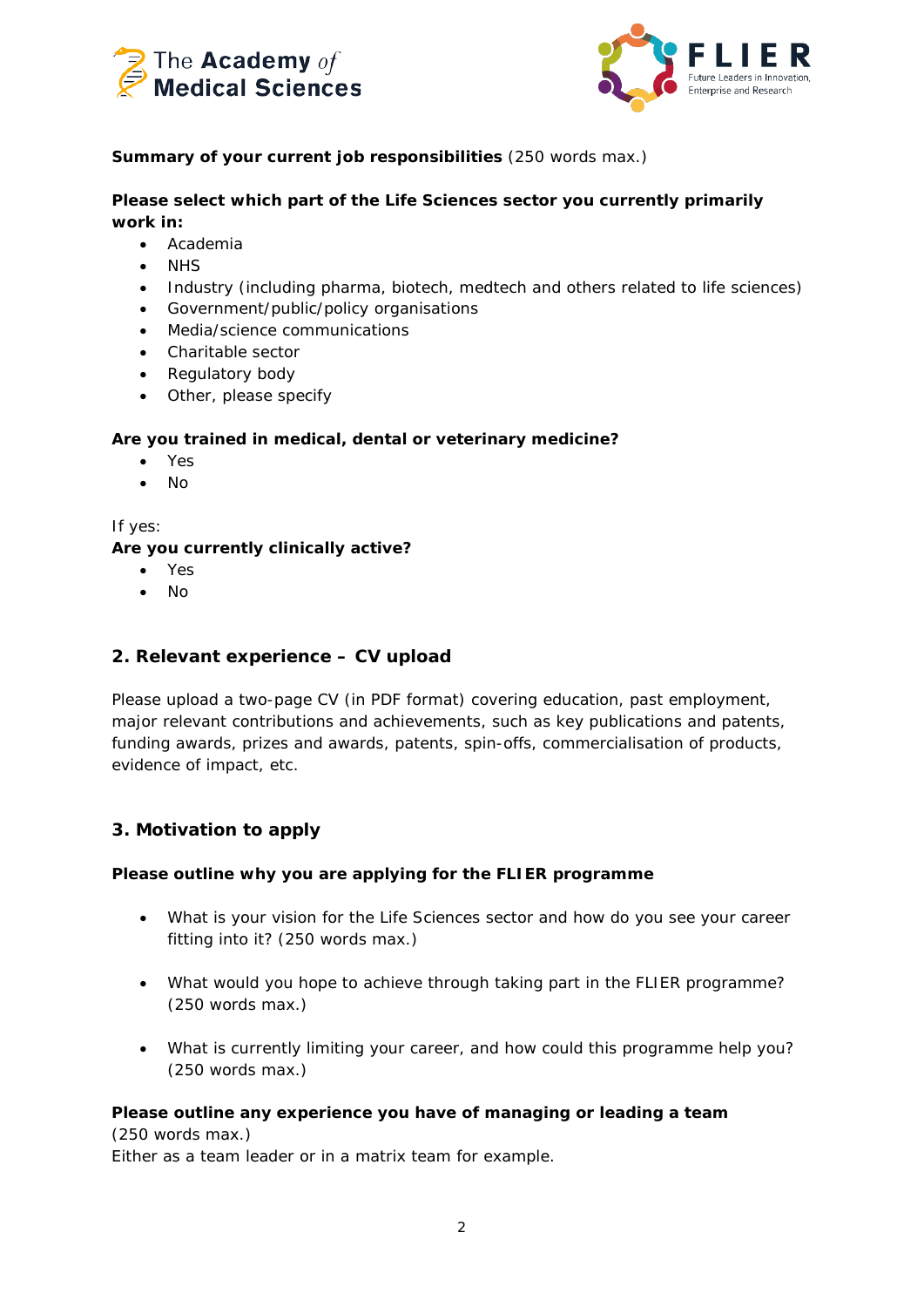



# **Please outline any experience you have of leading or taking part in collaborations**

(250 words max.)

Within and outside of your organisation. Briefly outline your views on the main ingredients for successful collaborations using examples from your own career.

# **4. Cross-sector project – video upload**

## **Please submit a three-minute (max.) video clip addressing the following points:**

- Outline your idea for a cross-sector work-based project that you would like to carry out as part of the FLIER programme and how it would bring about change.
- Outline your view on how collaboration across sectors will be needed to address health challenges and where your project idea fits into the bigger picture.

### **Please write a title that summarises your project idea**

### **Enter a link to view your video online here**

# **5. Applicant declaration**

### **Data protection statement**

When you make an application to participate in the FLIER programme, you will provide certain personal information to the Academy of Medical Sciences (the "Academy"). This will be stored by or on behalf of the Academy, in accordance with the General Data Protection Regulation and the Data Protection Act 2018.

The Academy will use your personal information in order to process the application for the FLIER programme and to manage and administer the programme should the application be successful.

The FLIER programme is administered by the Academy and the Academy is working with Cirrus, Part of Accenture (Accenture (UK) Limited) to deliver the programme. Cirrus will provide certain services to the Academy and will act as our processor in connection with these purposes.

For further information about the personal information the Academy holds about you, how the Academy uses it, who it is shared with and what your rights are in relation to your personal information, please see the Programmes Privacy Policy which can be found here: [https://acmedsci.ac.uk/privacy-policy](https://protect-eu.mimecast.com/s/hWbSCW845U642vU6TjM5?domain=acmedsci.ac.uk)

Undertakings

1) I confirm that I have read the Data Protection statement above which sets out how the Academy uses my personal information.

2) To the best of my knowledge the information provided in this application is accurate and complete.

3) I confirm that I will be able to take time out of my current position as required to take part in all the programme components including workshops, immersion days, coaching, mentoring, thought leadership sessions, cross-sector activity and other networking opportunities.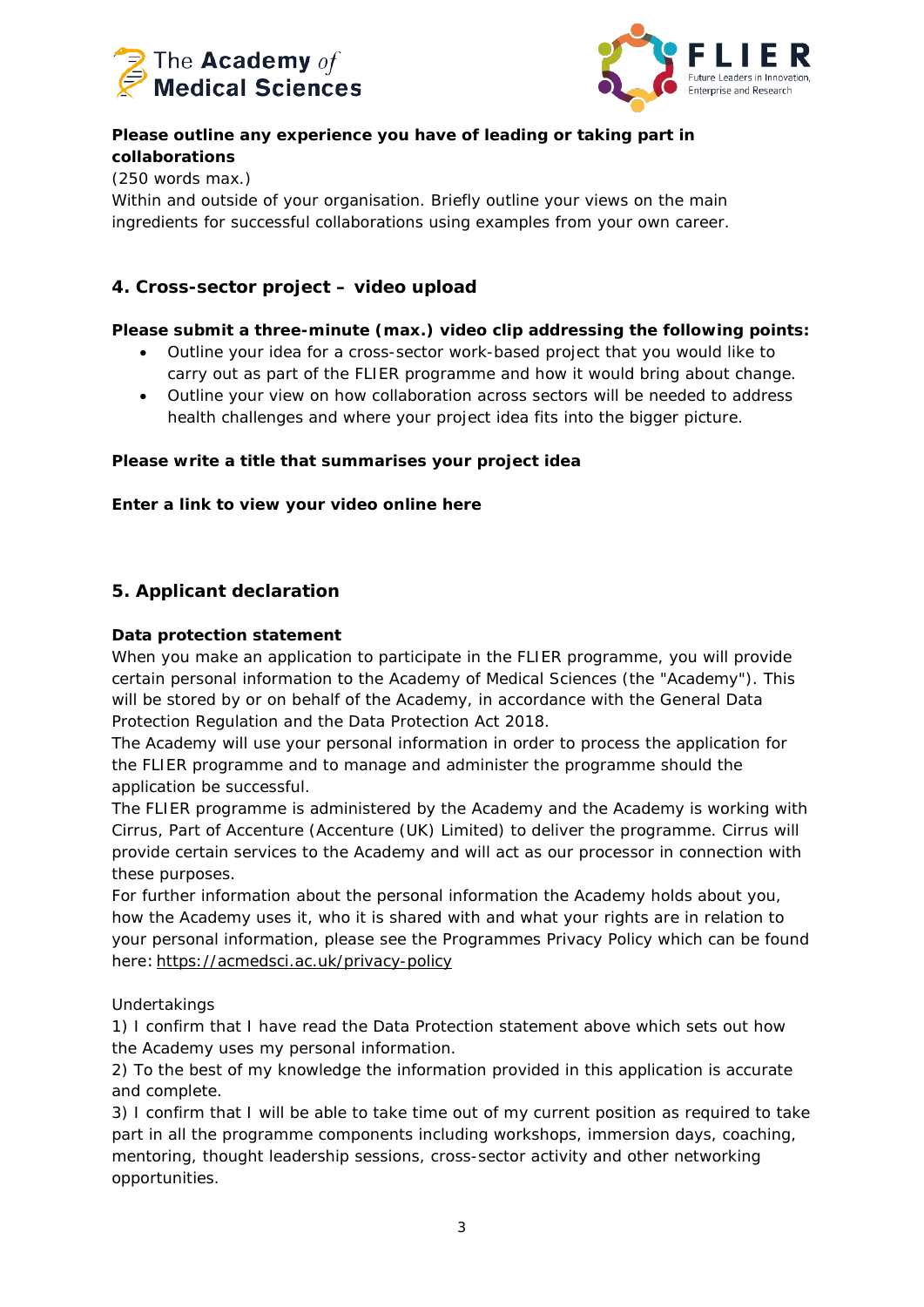



4) I am aware that the contribution of £5,000 (ex VAT) towards the costs of the programme will be invoiced to successful applicants' employers, to be paid before the launch event, unless a bursary is awarded.

If you agree with the above undertakings, please tick the box. By checking this box you are signing this form electronically. In doing so you confirm that your electronic signature is the legal equivalent of your manual signature on this form.

## **6. Monitoring and marketing feedback**

### **Monitoring information**

The Academy of Medical Sciences champions equity, diversity and inclusion and its responsibility to reflect the communities in our society. We are therefore committed to the principles and guidance under the Equality Action 2010 and applications are welcome regardless of gender, marital status, sexual orientation, age, disability, ethnic origin, or religious belief.

We request this information to monitor the Academy's activities with respect to the beneficiaries of proposals and awards, and applicants. It is not used in the application review process: **it will not be provided to interviewers**. (By providing this information, you are agreeing to us holding this information, under current data protection legislation, and will be helping us to monitor our practice).

#### **What is your age?**

**What best describes your gender?**

**Is your gender identity the same as the sex you were assigned at birth?**

**What is your nationality?**

**Which of the following best describes your ethnic group?**

**What best describes your sexual orientation?**

**Do you regard yourself as having a disability?**

#### **Marketing feedback information**

We are requesting this information to help us monitor the effectiveness of our marketing activities. This information is not used in the application review process.

#### **How did you first hear about the FLIER programme?**

- Academy newsletter
- Academy social media account
- Academy website
- PILLAR/HIVE portal
- Word of mouth
- Other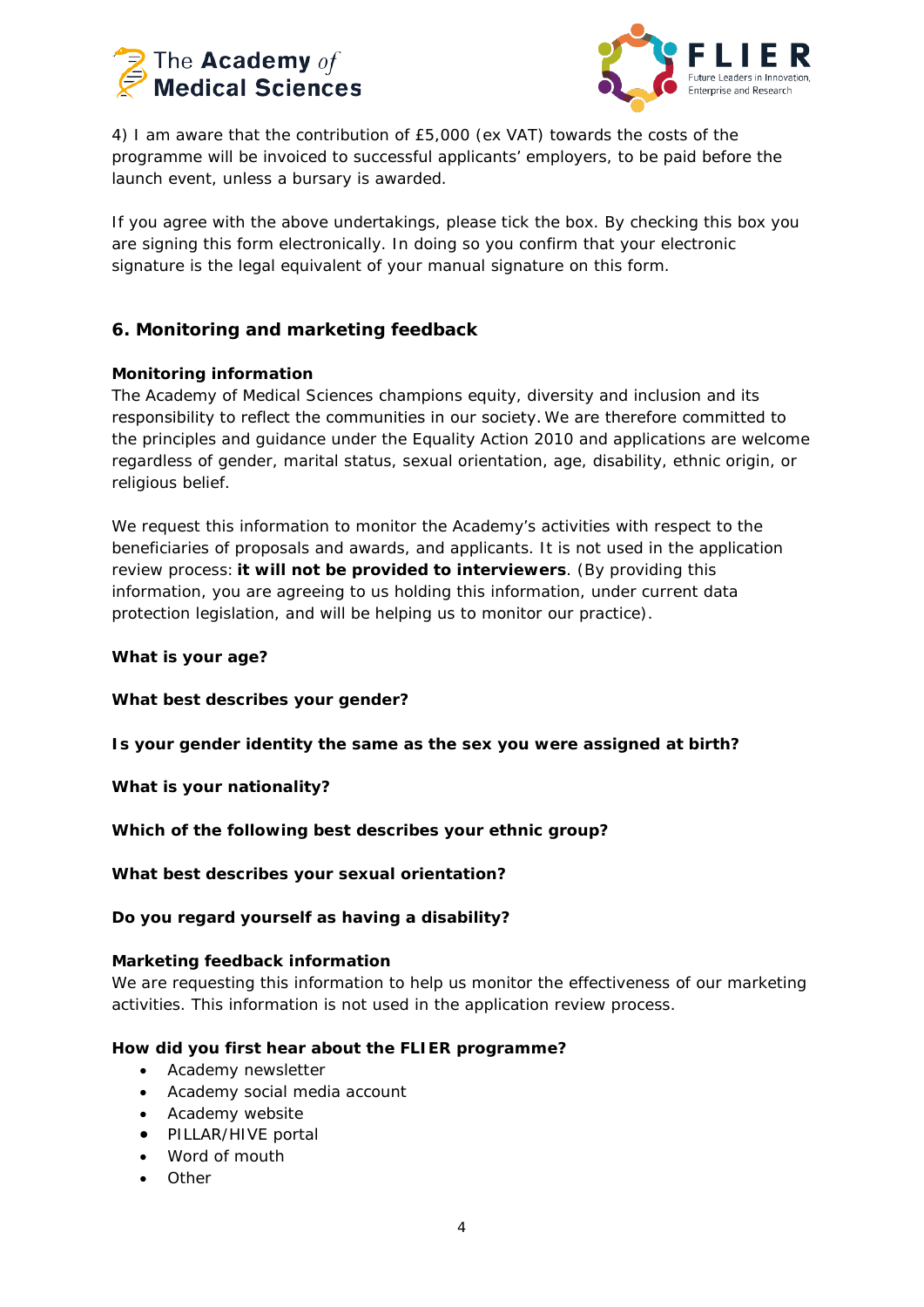



### **Where do you normally find out about career development support?**

**Would you like to receive the Academy's bi-monthly email newsletter?**

- Yes
- No

## **The applicant must invite a representative from their organisation to complete the final section:**

# **7. Employer declaration**

### **Data protection statement**

The personal information supplied to the Academy of Medical Sciences (the "Academy") in connection with the application and supporting letters will be stored by or on behalf of the Academy, in accordance with the General Data Protection Regulation and the Data Protection Act 2018.

The Academy will use the personal information in order to process the application for FLIER programme and manage and administer the programme should the application be successful and to communicate with you in connection with the application.

The FLIER programme is administered by the Academy and the Academy is working with Cirrus, Part of Accenture (Accenture (UK) Limited) to deliver the programme. Cirrus will provide certain services to the Academy and will act as our processor in connection with these purposes.

For further information about the personal information the Academy holds about you, how the Academy uses it, who it is shared with and what your rights are in relation to your personal information, please see the Programmes Privacy Policy which can be found here: [https://acmedsci.ac.uk/privacy-policy](https://protect-eu.mimecast.com/s/hWbSCW845U642vU6TjM5?domain=acmedsci.ac.uk)

#### **Undertakings**

1. I confirm that I have read the Data Protection statement above which sets out how the Academy uses personal information.

2. To the best of my knowledge the information provided in this application is accurate and complete.

3. I confirm that the applicant will be able to take time out of their current position where required to take part in all the programme components including workshops, immersion days, coaching, mentoring, thought leadership sessions, cross-sector activity and other networking opportunities.

4. I authorise the contribution of £5,000 (ex VAT) towards the costs of the programme (to be invoiced to successful applicants' employers and paid before the launch event) unless a bursary is awarded. *Please indicate below if you wish to apply for a bursary and include a justification of why a bursary is applicable to your circumstances. You must contact the Academy office to discuss this before completing this section.*

5. I understand that this contribution will not be refunded by the Academy if the participant changes employer or leaves the programme for any reason.